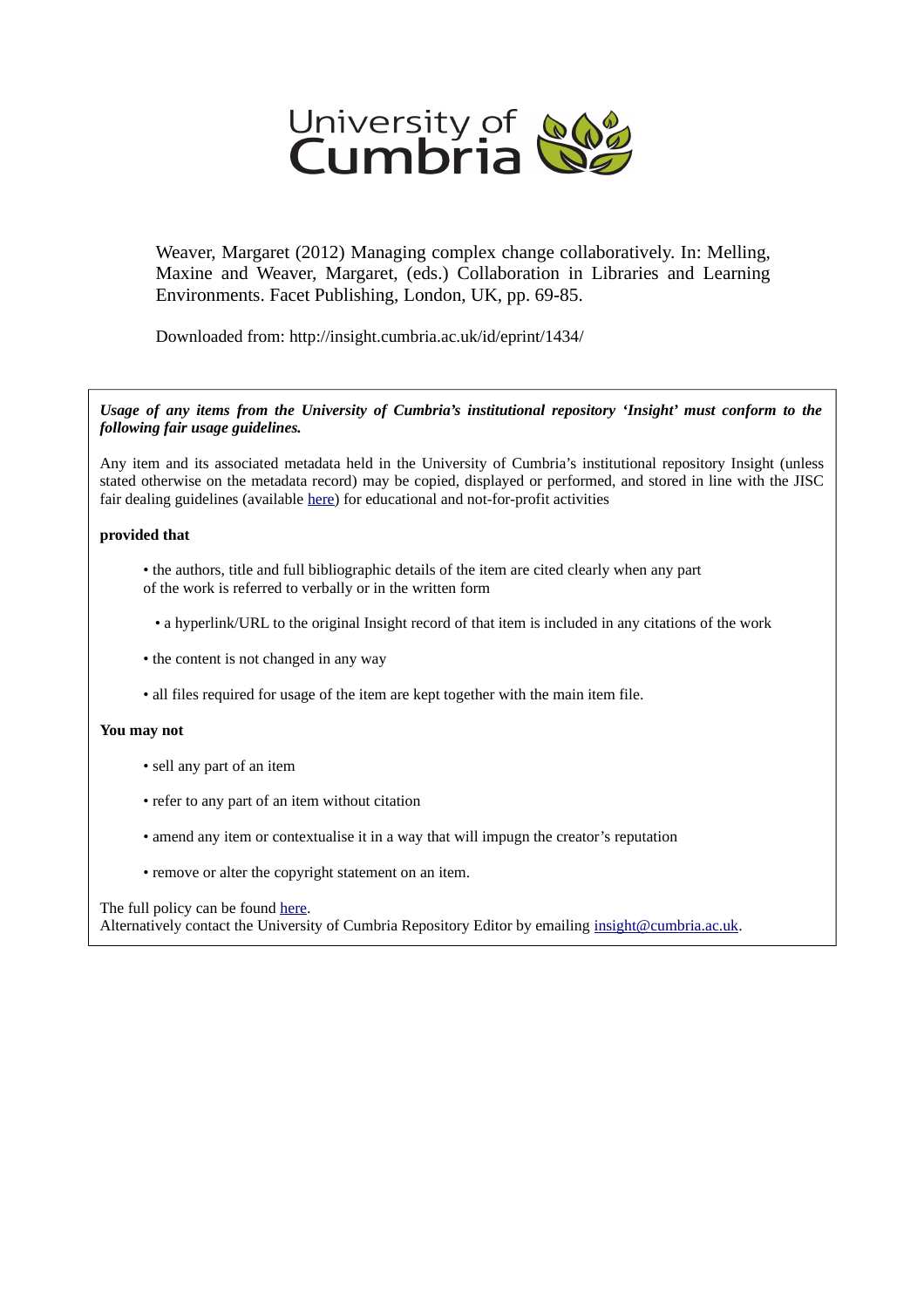## **Chapter 5**

## **Managing Complex Change Collaboratively**

Margaret Weaver, University of Cumbria, UK

Acknowledgments

The author would like to thank other members of the Change Academy Team: Julie Berry, Grace Hudson, Liz Jolly, Alison Mackenzie, Maxine Melling, Jo Norry, Liz Waller, Sue White for their creative contributions to the contents of the chapter.

#### **1 Introduction**

The Higher Education Academy (HEA) and the UK Leadership Foundation supports UK higher education institutions to achieve complex cultural change through its annual Change Academy (CA) programme. This chapter describes the creation of a new collaborative network of academic libraries in the north of England following an intensive cross-institutional planning initiative and presence at the HEA Change Academy Conference and subsequent work in 2010-11 that launched the COLLABORATE! Project and the Northern Collaboration. The process enabled the vision of key individuals to be converted into a tangible entity. The interplay between creative thinking, conceptual activity, teamwork and action is thought to be a constructive way to bring about ideas for achieving complex change. I describe the thinking behind the approach, and how this was achieved at a time of volatility (and opportunity) in higher education.

## **2 Context**

#### **2.1 Drivers for change in higher education**

The key drivers for radical and fundamental change in the UK higher education (HE) and HE library sector have been well rehearsed by many recently (Nicholas, 2010; Harper and Corrall, 2011; Kidd, 2012). These changes are underpinned by a raft of UK government reforms arising from a constraining financial climate and the perceived need for additional accountability in the HE system; this is coupled with the desire to give more power to the recipients of higher education, most particularly students and employers.

Notable government proposals now being implemented are contained in the Higher Education White Paper on HE reforms (Department for Business, Innovation & Skills, 2011) the UK Independent Review into Higher Education Funding and Student Finance, the Browne Report (Department for Business, Innovation & Skills, 2010) and the UK Government 2010 Comprehensive Spending Review 2010 which forecast a 40% reduction in core funding to the HE sector for taught provision, a sum of £2.9 billion by 2014-15 (HM Treasury, 2010). In addition a complex system of student number controls exists aiming to increase flexibility across the HE market (for example HE delivered by commercial organisations). Consequently institutions have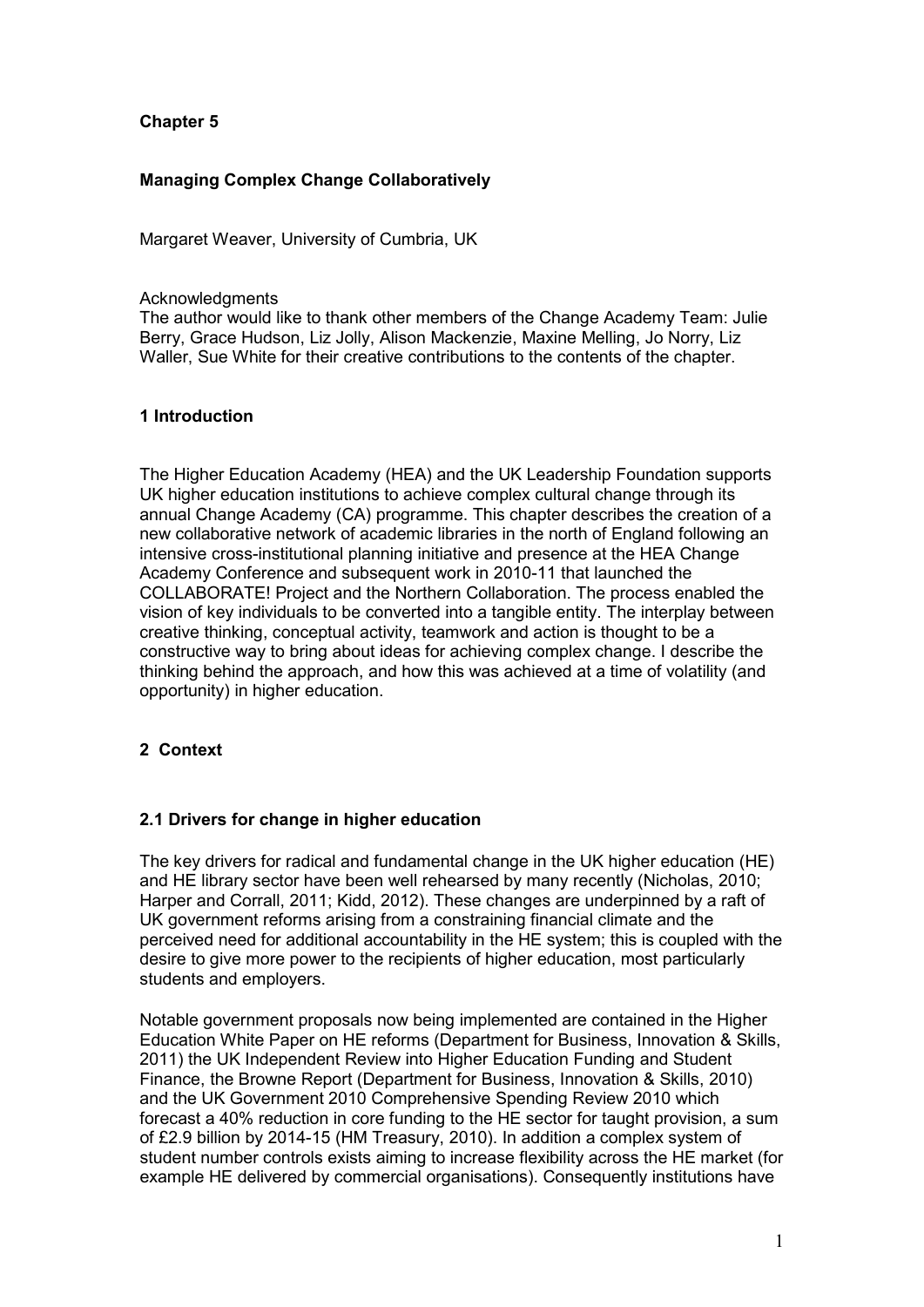less certainty than previously about their recruitment outcomes and income levels. At the same time research intensive universities are facing changes to the research funding regime in the UK and will have to make significant efficiency savings as a result of the Wakeham Review (Research Councils UK, 2011). RCUK summarise the situation:

'Collectively across the entire research community – in HEIs, institutes as well as research and funding councils – it must be demonstrated that savings have been achieved in order to achieve greater efficiency for the investment of public money. All of the funds saved will remain within the ring fence to be reinvested in science and research'. www.rcuk.ac.uk

In Europe, similar ambitious reforms are on the way, including the Horizon 2020 initiative to 'establish a single strategic framework for Research and Innovation' across Europe (European Commission, 2011).

This calls into question the nature of higher education in the UK where key political messages are that universities must become more effective, offer better value for money and understand their cost base more, whilst maintaining their world reputation for excellence (Universities UK, 2011). Set against the development of significant new mechanisms, such as student charters (Student Charter Group, 2011) and student feedback systems, a revised Quality Code for Higher Education (Quality Assurance Agency, 2012), the removal of the tuition fee cap for universities and HE colleges, and the introduction of student finance reform, (including the provision of loans to part time students) advocated by Browne, (op.cit.) the HE landscape looks entirely different in 2012 than it did in 2009 (for an overview of the many changes see Business, Innovation and Skills Committee 2011).

In parallel with these developments is the expectation that higher education institutions (HEIs) will work together more effectively in a competitive environment, (and many are), where shared services (also known as above campus services) will exist on a much larger scale than previously. The UK government is thus encouraging innovation in shared services design, further enabled by proposals to remove the Value Added Tax (VAT) payable on shared services by charitable institutions, as set out in the draft Finance Bill 2012 (Higher Education Funding Council for England, HEFCE, n.d.).

Against this complex backdrop, the challenges present within an academic library setting are doubly significant and are outlined below.

## **2.2 Challenges for academic libraries**

- *A changing student profile*. Given increased tuition fees and the fact students are paying full fees to their institution as opposed to HEIs being funded directly by central government, there is an increased diversity in the range of service requirements in the student offer, which means heightened expectations with potentially less resource.
- *The curriculum*. There is an increase in types of course and range of delivery methods, such as active learning and distance learning, new subjects, work based learning, internationalization of the curriculum and a renewed emphasis on employability across all programmes, which means a variety of learning styles must be accommodated.
- *Organizational structures.* The growing trend for convergence and superconvergence of academic learning support and library services means service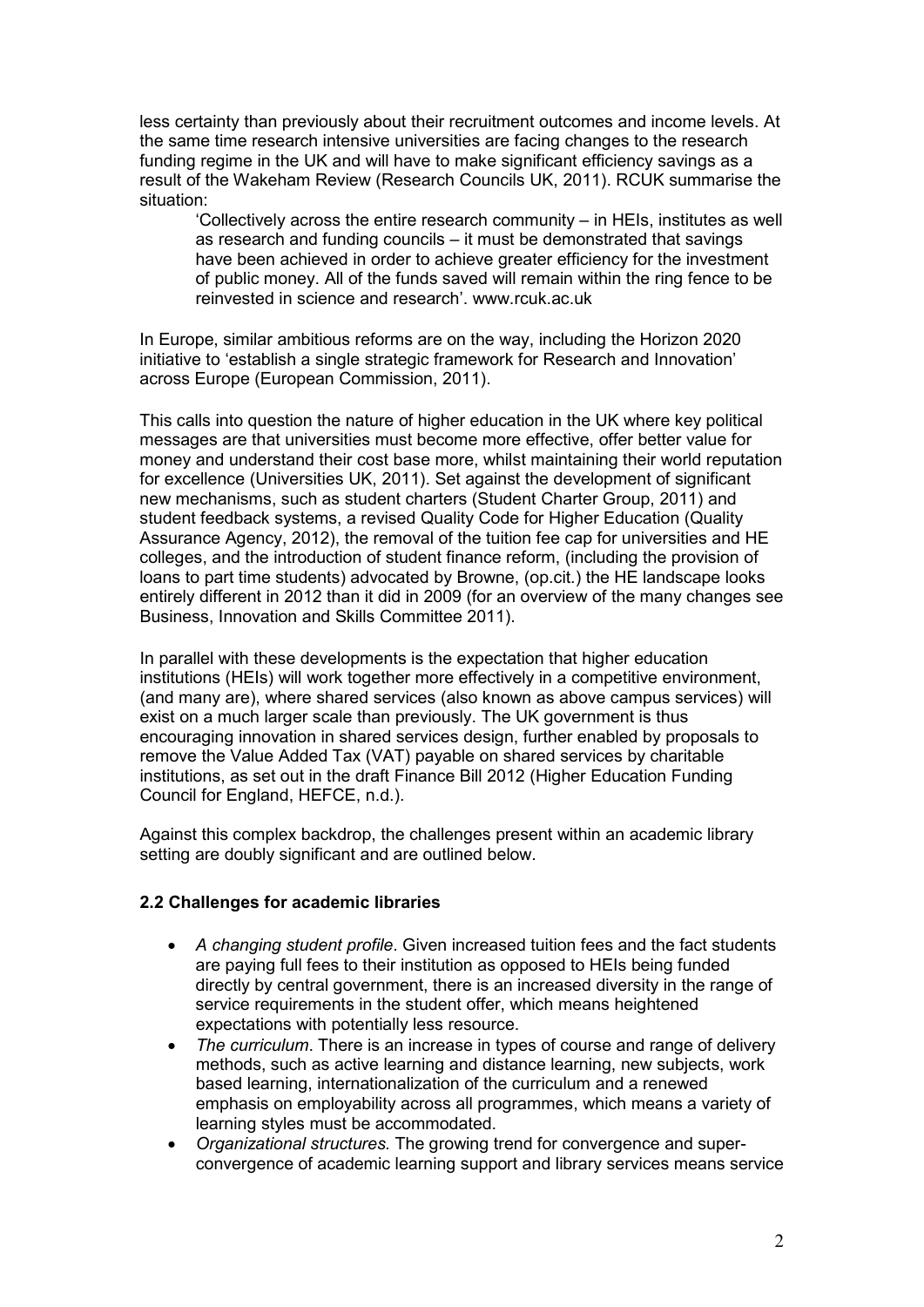delivery via multi-professional teams is becoming more commonplace (Bulpitt, 2012) also referenced in Chapters 6 and 9.

- *Professional skills and knowledge*. New roles are emerging for supporters of learning including library staff (for example new and emerging learner support roles across the student experience) leading to different staff dispositions and skills that are needed in the new learning environment.
- *Uncertainty.* Financial and political constraints and the changes to government policies, the volatility of the HE market, including the escalating costs of learning content, mean that successful ways of managing in the past are no guide to managing in the future. (see particularly Chapter 1).
- *Performance measurement*. There is an increasing requirement for libraries to demonstrate sustainability, value and impact at an organisational and national level. For example the renewed emphasis in the UK on research, intellectual property assets and knowledge transfer, to deliver UK economic advantage.
- *Technology and social media.* The imperative to harness emergent and fast moving technologies to design innovative services that enthuse, engage and retain students has never been more important. (a key feature of Chapter 7).
- *Shared services*. A renewed emphasis on developing shared services, as an effective way to deliver services in these challenging economic times whether that is for goods or for services is underway (Davies, 2012).

Given the above factors, it follows that higher education institutions (HEIs) and their libraries are facing unprecedented change placing a complex set of demands on strategic library managers. The financial and political imperatives to work beyond one's own institution have become of central concern and occupy much of the thinking in Universities and Colleges and indeed across the public sector. Writing in 2010, Jubb successfully summed up the key challenges facing academic libraries in difficult economic times, concluding:

'If they [academic libraries] are to develop new services or enhance existing ones…, libraries must tackle three key challenges:

- First, they must reduce if not eliminate what is routine in order to make space for new activities, for it is unlikely that additional resources or funding will be available. Outsourcing of what can be done more efficiently or effectively by others is likely to be part of the answer in areas including cataloguing and the hosting of library websites.
- Second, they must ensure that users are fully engaged in the development and implementation of new services.
- Third, they must develop new models of working co-operatively to exploit the resources and expertise of their colleagues in the sector as a whole. A recent project sponsored by SCONUL to develop a business case for shared services for all UK university libraries is a significant example of work of this kind'. (JISC/SCONUL n.d., SCONUL Higher Education Library Technology, n.d.) (Jubb, 2010, 144).

In order to exploit the opportunities and mitigate the risks inherent in this new HE context, a group of twenty seven academic libraries in the north of England (see Northern Collaboration below) agreed to attempt to influence the impact of the new and constrained economic operating environment by identifying options for further co-operation. It was felt that by sharing experience and joint ventures, new models of service delivery could emerge. The Collaboration concluded that complex cultural change such as was envisaged would not be easily achieved as part of 'the day job' and a bid to the Higher Education Academy (HEA) Change Academy programme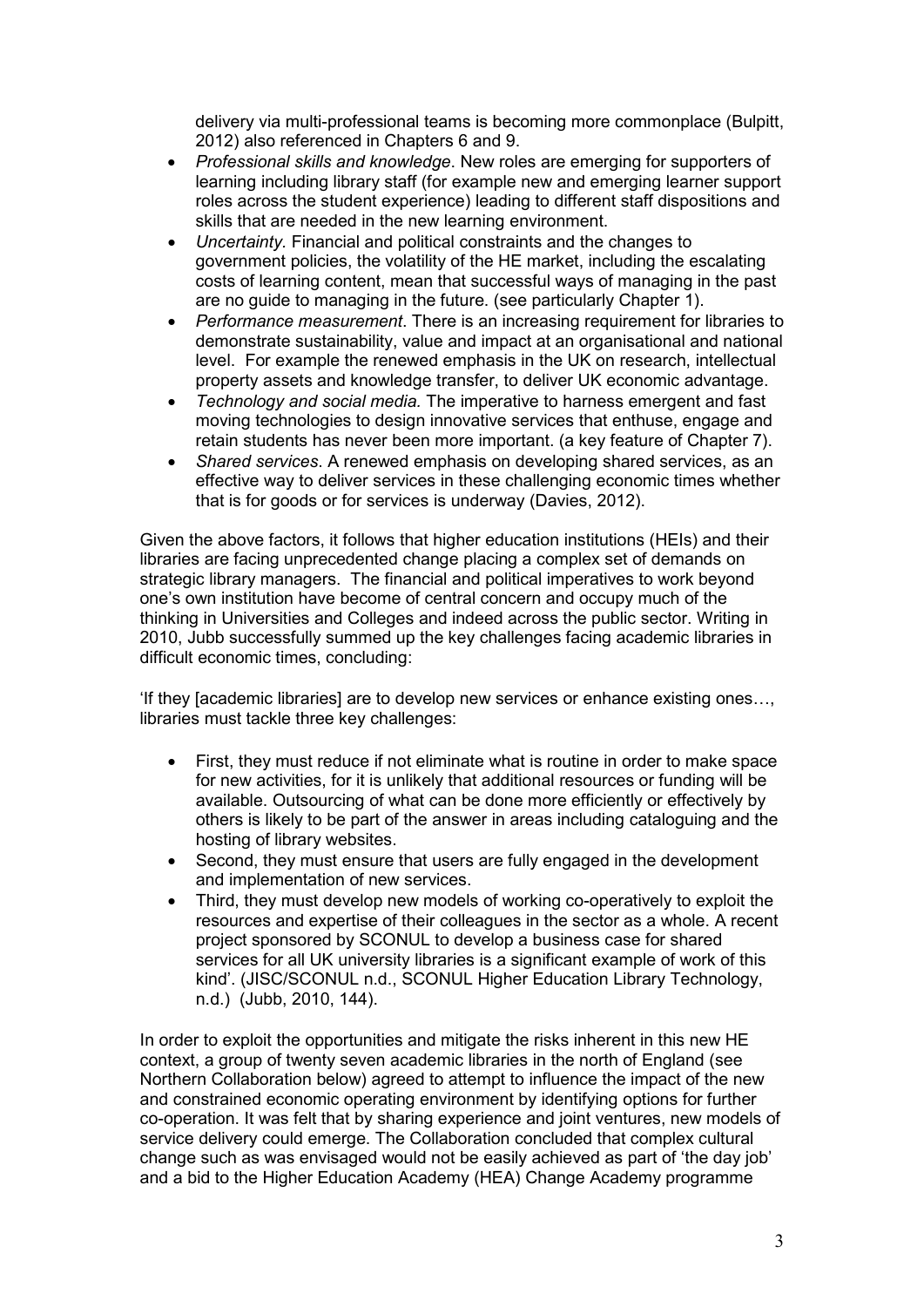would create the time and space to develop realistic and tangible plans: the COLLABORATE! Project. The Change Academy Team would work together over a period of eighteen months concerning themselves with fundamental questions such as what can be achieved by collaborative working juxtaposed with the requirement to remain competitive. I call this dilemma the *collaboration paradox*.

## **3 The Collaboration Paradox**

As demonstrated in the first part of this chapter, the UK Government and the funding council for UK higher education (HEFCE) are clear that universities and colleges must change; they must work closely together to enhance the student experience and be more effective businesses. Academic libraries face similar challenges to their parent institution as they seek to position themselves positively in the market and in supporting their institutional strategic aims. There has been much discussion about possible future scenarios for academic libraries (Curtis, 2011) but there is still uncertainty about whether the future landscape will include the need to collaborate very actively or whether a very competitive landscape will reduce the appetite for collaboration.

The changing conditions mean on the one hand organizations can no longer afford to work in isolation from each other as they seek to maximise efficiency and control costs (developing shared services for example), and on the other hand are becoming more competitive because of UK government student number controls for example. Potentially then higher education institutions and their libraries are becoming less willing to share in order to maintain their market position, which would seem to fly in the face of working cooperatively, (however see Chapter 6 on leadership). All this is happening at a time when HEIs are working very hard to involve and meet the demands of their increasingly vocal customer base.

The collaboration paradox was therefore one of the central tensions that concerned the Change Academy (CA) team seeking to develop new models of service delivery among a diverse set of HEIs and was also the reason why the COLLABORATE! project (to set up a new Collaboration in the North of England) was accepted by the HEA on to the year long CA programme in 2010-11.

# **4 Library Collaborations in the north of England**

To further set the scene I will next outline the academic library collaboration landscape in the north of England.

North West Academic Libraries (NoWAL) was formed in the 1990s from the Consortium of Academic Libraries in Manchester (CALIM) consortia (Blunden-Ellis, 1994) a metropolitan network of HEIs, delivering reciprocal access services, staff development, seeking procurement advantage in a single conurbation, (Manchester) with a philosophy of 'enlightened self interest'.

In early 2000, membership was widened to include higher education colleges, in recognition of the importance of the north-west region and of the UK government's regionalism agenda. Similarly in the north east of England other collaborations were/are active, for example North East and Yorkshire Academic Libraries (NEYAL) and White Rose University Consortium, all indicating the wealth of library collections, expertise and services which deserved to be recognised in 'the north'. NoWAL had particular success and a strong reputation in collaboration and delivering projects, joint procurement, conferences, a high quality staff development programme, and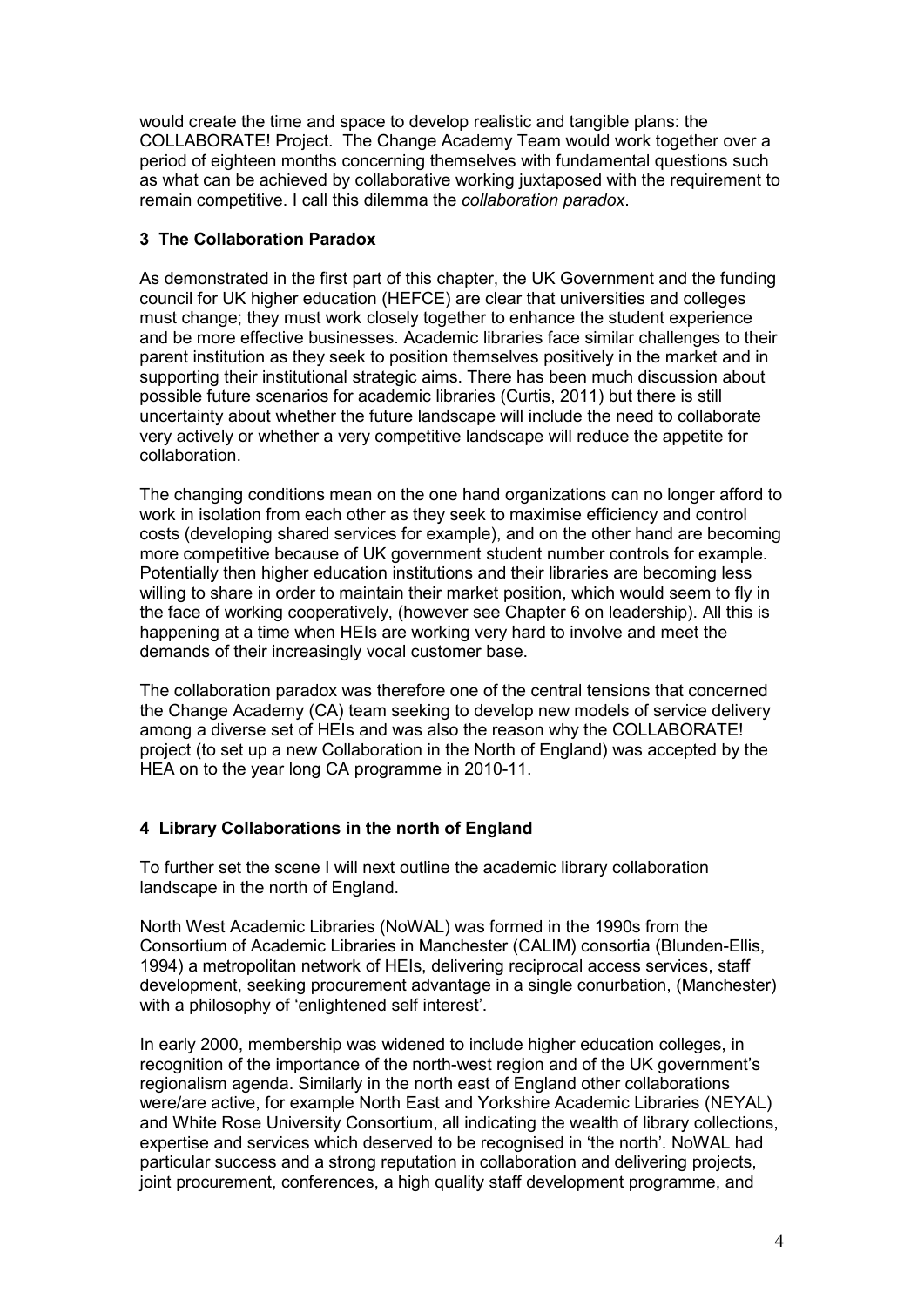networking events over a significant period of time. The NC project was keen to build on this expertise.

Indeed the success and confidence of NoWAL and other consortia led to the premise that working in concert across all mission groups in the north of England, in a coherent way had potential advantage. Hence in October 2009, following an informal meeting of interested parties, a commitment was made by 20 plus University Librarians in the North of England, UK, to meet regularly over a period of two years to see if there were opportunities for further collaborative practice building on the successful partnerships already in place; the Northern Collaboration was conceived.

# **4.1 The Northern Collaboration**

The Northern Collaboration (NC) consists of twenty seven academic libraries in the north of England. As mentioned earlier, the view of the group was that joining together to plan the future would lead to even more divergent thinking and new services delivered differently. By generating alternative types of clusters and cooperations strategic benefit for minimum outlay could be achieved. There was also a recognition by members that the changing context of higher education needs different approaches, to assure value for money and to align space, learning resources and support with an ever decreasing unit of resource.

Consequently there was an appetite to harness the collective purpose of all the partners and develop future services in a more imaginative way. 'The North' was felt to be a sensible grouping and a manageable number of institutions that collectively could work together to good effect. In summary the vision is to change the way that academic libraries and learning support services conceive their strategic direction using collaboration as a way to challenge and transform services and find new ways of working.

This early intent was an important commitment positioning the group to maximise their impact on learning, teaching and research and to devise new methods of engaging beyond well-established approaches to library collaboration (good as these are). At one of the early meetings of the NC it became clear that the new and constrained economic operating environment offered both challenges and opportunities for academic libraries and their staff which could be exploited more effectively by sharing of experience and joint ventures and by alignment of our strategies to the increased market forces of higher education. As mentioned earlier, the COLLABORATE! Project was conceived as a way to move this complex agenda forward and a bid to the Change Academy was made to assist with the transition.

# **5 The Change Academy: COLLABORATE! project**

The Change Academy is an annual programme for change managers run by the Higher Education Academy (HEA), and the Leadership Foundation for Higher Education, (LFHE) both UK publicly funded bodies. The HEA promotes higher education by providing strategic advice and co-ordination for the sector, government and funding bodies and others on policies and practices that will impact upon and enhance the student experience; it aims to facilitate the professional development and increase the professional standing of staff in higher education. The LFHE has been set up to serve the diverse leadership development needs of senior managers in UK Universities and Colleges, sharing and championing good practice in leadership, governance and management.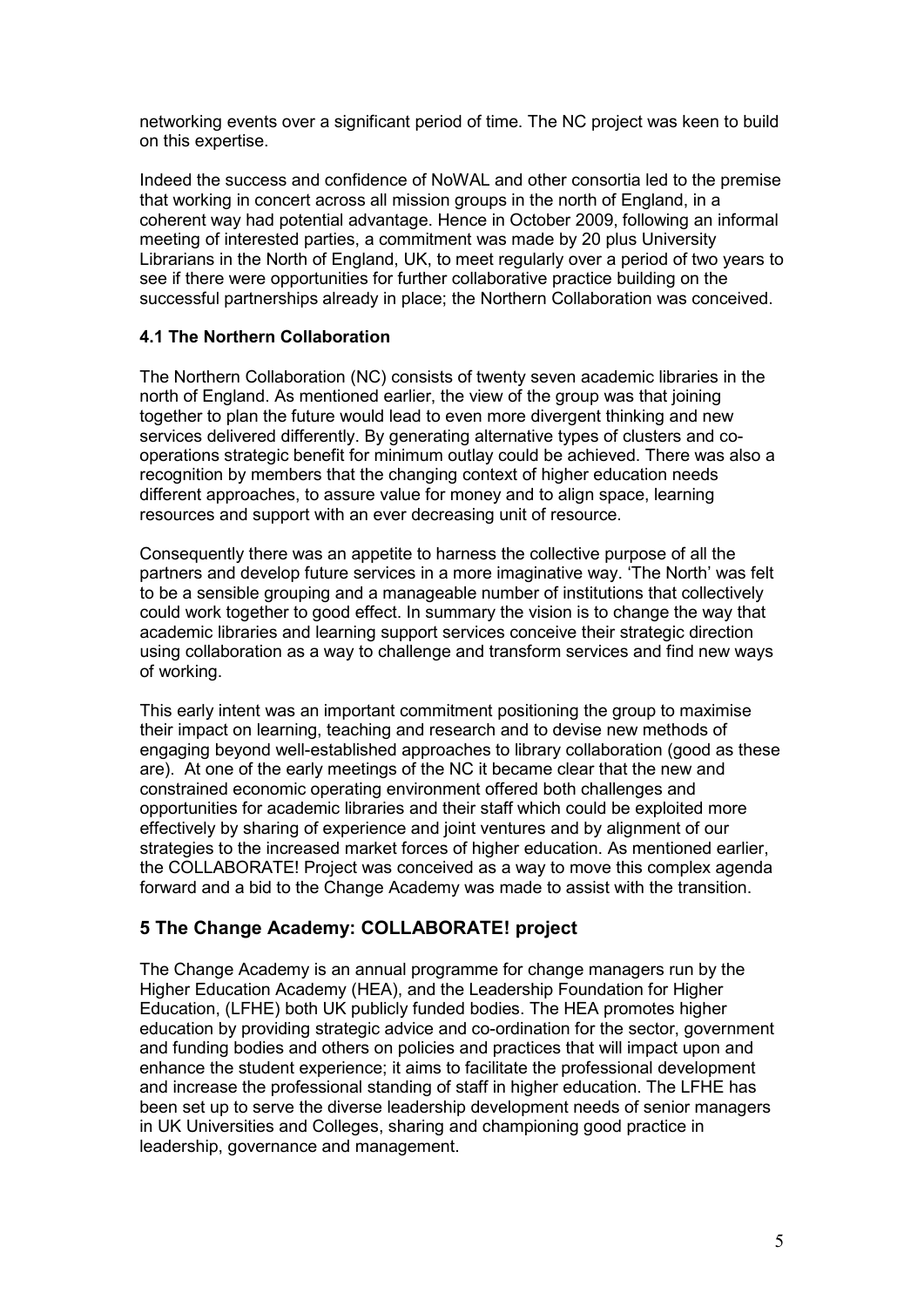The proposal to the Change Academy aimed to address directly the sector's strategic priority of enhancement of the student experience, which has been identified as key to their own strategies by all participating institutions and meet the challenging financial imperative. At the same time the development of transformational services models, which are founded in collaborative approaches were central to the philosophy and working practice of the Change Academy team, which consisted of nine of the UK Northern Collaboration institutions:

University of Bradford University of Cumbria (lead partner) Edge Hill University University of Huddersfield Leeds Metropolitan University Liverpool John Moores University (LJMU) University of Salford Teesside University University of York

It was important to have the flexibility to develop plans and to be able to engage the other Northern Collaboration partners. Therefore the deliverables in the actions plans were themselves subject to change and personalisation by the partners, who it was envisaged would opt in or opt out as needed. The CA team also wanted to capture the way of working required in the increased competitive environment and involve additional stakeholders in partners' operating spheres, especially students and senior university decision makers.

The COLLABORATE! Project goals were to:

1. Identify a range of Federated Library Services whereby a service element or resource might be provided via a partnership to achieve economies of scale:

- What would these shared services look like?
- How could they bring about more cost effective and efficient services using a sustainable model by working together?
- 2. Assess the implications for leadership and identify new staff roles:
- What will the library job of the future be like if collaboration and partnership are the core objectives?
- What might this mean for professional frameworks, accreditation, structures and workforce planning and patterns?

3. Feed project outcomes into planning, service reviews, budgeting and evaluation:

- How to benchmark and assess collaborative initiatives and shared services?
- How to demonstrate added value and sustainability whilst also enhancing the student experience?
- 4. Develop a collaborative framework to take advantage of the diversity in the north:
- How to develop services which take account of the digital domain for example image libraries on a regional scale, cross domain solutions using web 2.0?
- How to use existing innovations, for example work done in a collaborative context using emergent technologies such as the pilot work done in 2008 on shared services Library Management Systems? www.jisc.ac.uk/media/documents/programmes/resourcediscovery/lmsstudy.p df.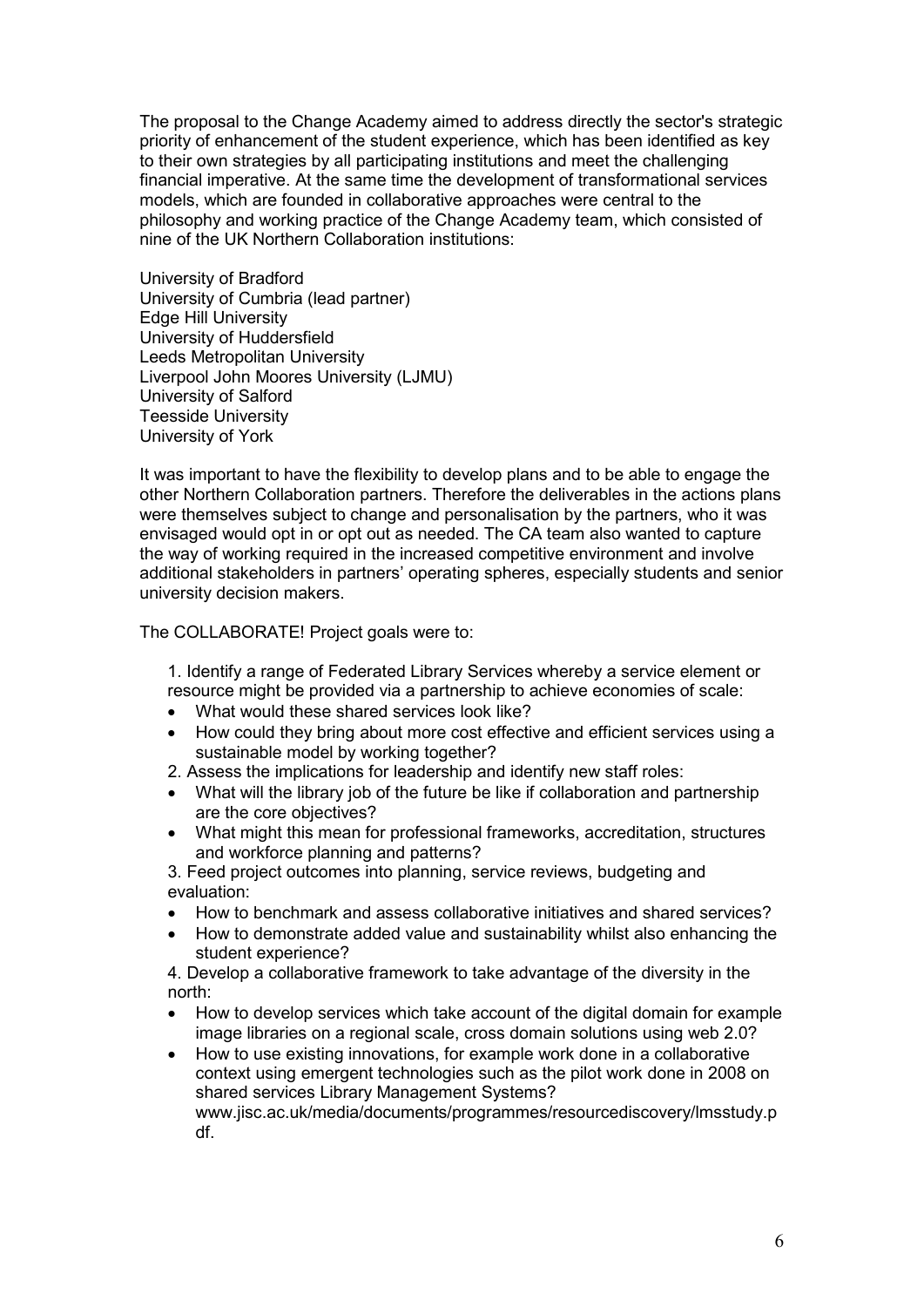It was against this backdrop that the team (see above) from the Northern Collaboration took part in the year long Change Academy in 2010-2011, after the COLLABORATE! bid to the HEA was successful.

## **5.1 The Change Academy experience**

## The Change Academy

(www.heacademy.ac.uk/resources/detail/change/change\_academy) is now in its tenth year and is a supportive yet challenging framework provided for higher education institutions to help them create and achieve their change plans. Successful applicants attend the three day Change Academy conference where experts, tools and techniques are combined with creative thinking tasks that allow change teams to work on their projects and produce an action plan to take back to their own organizations. Most HEIs attending the Change Academy are single institutions, however our collaboration project consisted of potentially 27 institutions; it was therefore seen as innovative, difficult and worthwhile.

The Change Academy process enables creativity by providing teams with the tools, techniques and encouragement for 'co-creation', an idea first developed in the USA (Pittilo, 2005). For example, teams are asked to each prepare for their CA conference by thinking about their conceptions of change and by producing a rich picture of their project that they can share with other teams. A rich picture shows the relationships between parts of the project, the influence of project stakeholders, their connections and motivations for engaging with the project, and environmental detail that will set the forward direction of the desired change. By using a variety of mechanisms, for example, text, drawings, photographs, video, speech bubbles, metaphors the team was able to generate new thinking in an entertaining way (see Monk and Howard (1998) for a full description of the method).

Through this process the team arrived at a consensus about change acknowledging:

- the many overlaps between the personal and the organisational and the importance of understanding the motivators for personal change including the value of personal challenge
- that doing things differently (and doing different things) means knowing what to stop as well as what to start
- the importance of having a different mindset, 'letting go' which will lead to a changed state of mind
- that individuals all have differing responses depending on their outlook; change for some means having fun, being progressive and is developmental and exciting but for others means threat and uncertainty
- that professional values help with transition, for example the motivation to make a difference and improve services in turn helps librarians to deal with change
- that collaborative partnerships offer new markets and new opportunities which should be harnessed, especially where current systems and behaviours are not necessarily working.

A shared view was reached on the importance of having goals whether long term or short term and arising out of the CA process it was agreed that tangible outcomes needed to be defined along with some 'quick wins'.

During the three days of the conference, the team developed the Northern Collaboration 'story', using a variety of techniques (including the rich picture)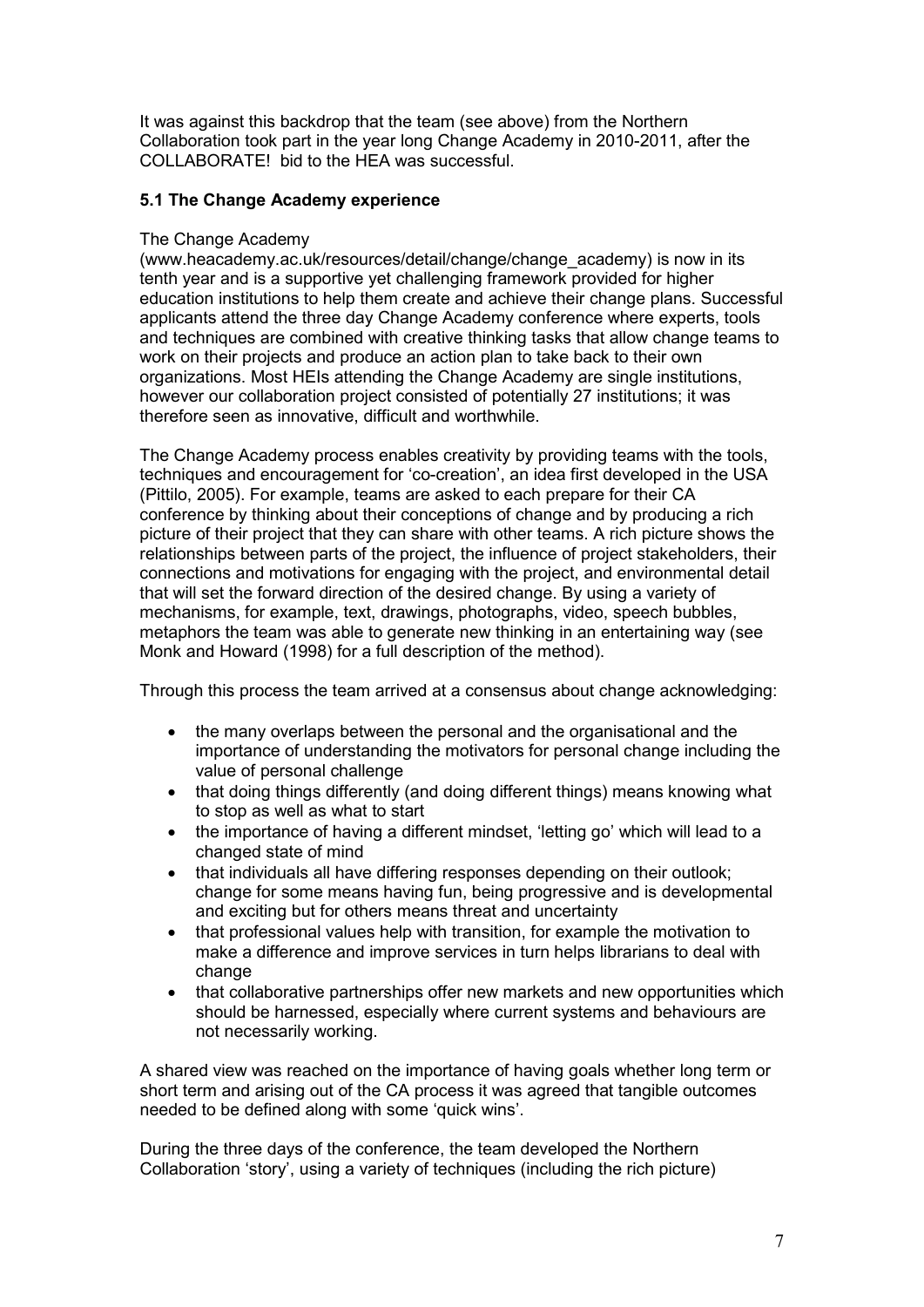encouraged by an expert group of facilitators. The power of generating unlikely questions using word association exercises led to different angles and assumptions. For example, thinking about the financial constraints facing library managers, starting with the statement 'senior management need to fund the Library £xxxx", this was rephrased using a positive opposite approach: 'we can succeed without £xxx'. This freed up thinking and allowed new, more positive ideas to flourish. Giving and receiving feedback was a core part of the Change Academy and one of the activities – the Liquid Café – (Seel, 2006) was an opportunity for each team to circulate their plans round a series of themed tables, and for others to ask questions and record observations which the team could then acknowledge. The team also undertook a social network analysis to ensure that the right audience for the project was engaged at the right time.

The value of the tasks was to get insights into assumptions on change, to work towards a common understanding, to feed into thinking about change categories and construct possible quick wins, to begin the dialogue about the project in a safe environment and to team build. At this stage the team focused on how to engage others in the project and changes given NC institutions are very diverse. Milestones, business models and possible shared service areas were examined to inform the action plan and to inject some realism into the project. By the second day a framework had been developed for the project that could be tested with the Change Academy audience and experts. The team were realistic about whether collaboration would deliver, the need for costing and benchmarking data to build the evidence base for any new service model, and the need for student engagement at a high level to deliver process review and sound future investment. It was agreed that adding value through the project would involve a critical review of current services.

This intensive experience developed individuals' leadership capacity and team working abilities as well as generating the actions needed. A strong concept within which to work as a viable collaboration was created including a possible governance structure. The project received endorsement of approach from the Leadership Foundation and the HEA facilitator, which all groups are assigned as a critical friend. The team also received tips about how to communicate the change proposals and how to involve senior staff and other stakeholders appropriately, which was invaluable. Expressing the concept of new library clusters in a clear way that each NC partner could potentially benefit from, without being prescriptive, was a major turning point which would not have been achieved without participation in the CA process.

## **5.2 Change Academy Outcomes**

It was proposed that the concept and framework for operationalizing the Northern Collaboration could be adopted by all the universities in the north of England, with the ability to opt into the particular services relevant to their own institutions. The proposal was discussed with the wider Northern Collaboration group in October 2010 and it received broad endorsement to move ahead. Those present all agreed that the primary objective should be a cost benefit one: to save money, time and/or effort or do more with the same or less, and that robust business models underpinning shared services would need to be developed.

In July 2011, the Principles of the Northern Collaboration were defined and a governance structure put into place that included an overarching Steering Group, hosting Director Forums twice a year. Central to the *modus operandi* is the desire not to create a large administrative overhead, and so far no subscription has been put into place. The commitment of members to the Northern Collaboration over time has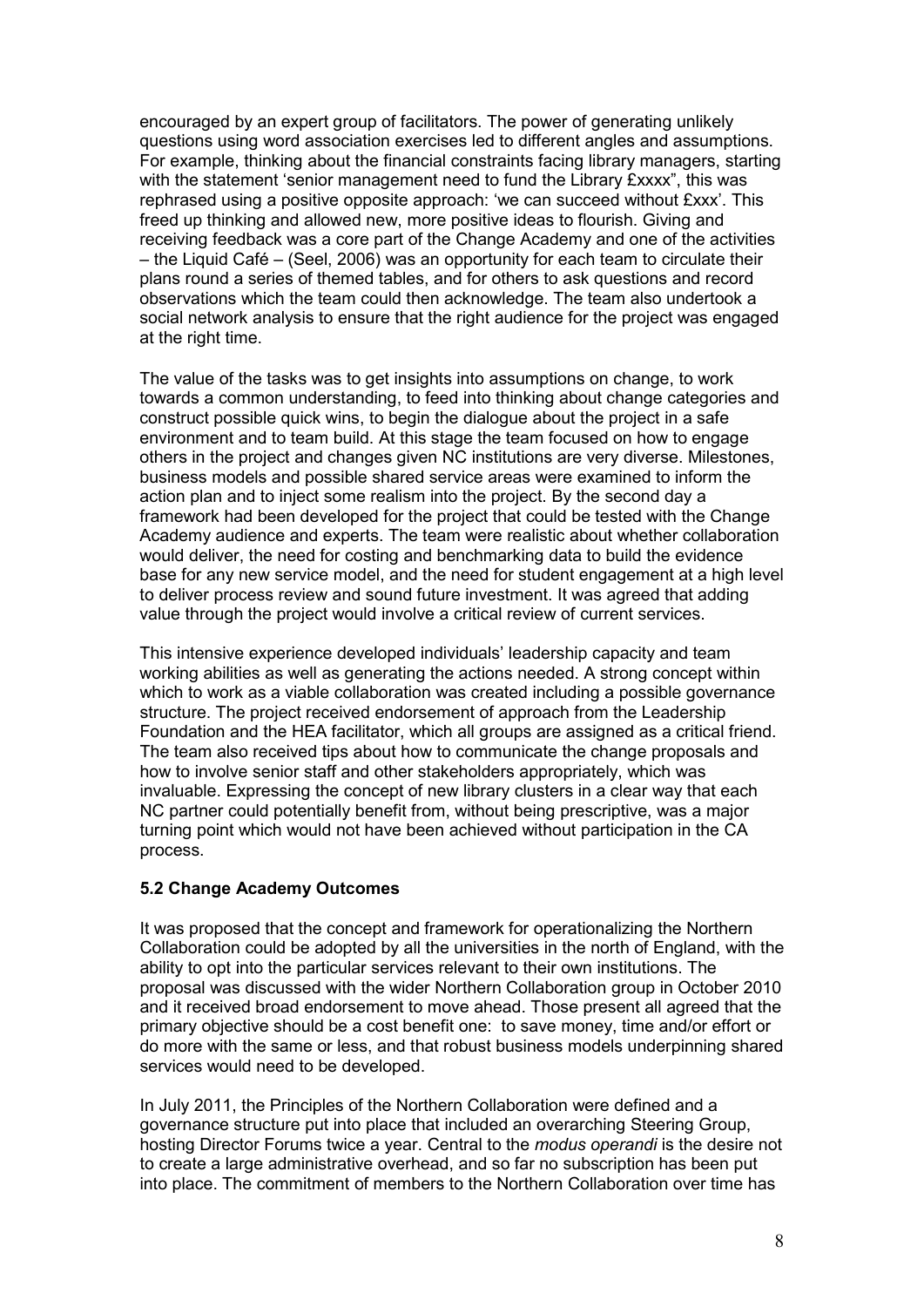yet to be proven however early signs are favourable and the NC as an entity has emerged with a strong desire to work in three project areas which are next described.

# **6 Northern Collaboration: current initiatives**

The COLLABORATE! Project developed options for the Northern Collaboration to take forward so that the strategic purpose of the collaboration could be achieved. An extensive list of possible initiatives for the Northern Collaboration was generated by the Change Academy Team during and following the Change Academy Conference. These were scrutinised by the project team using the following criteria:

- the cost savings potential
- the shared services potential
- whether the idea provided an element of competitive advantage for institutions
- the level of attractiveness to a wide range of universities and their clients
- the scaleability across institutions and sectors
- the level of duplication, is it already done better by others?
- the extent to which the idea raised the profile and value of libraries.

As a result three projects are being actively explored, taking a business centred approach. These are as follows:

## **6.1 Project Strand 1: Infrastructure**

The project is to create a presence for the Northern Collaboration which will include a central web site bringing together a range of services under the NC banner. This initiative would bring the benefit of making more effective use of publicly funded collections, but would not save money in itself. It would need a critical mass of institutions to participate. It would probably not be viable as an initiative in its own right but alongside another shared service. There may be issues for some universities who would feel a need to differentiate their services in the new fees world so brand identity of the NC is being be carefully considered. A longer term aim under this strand is to widen access to our libraries for all students of the north and work has commenced with interested partners.

## **6.2 Project Strand 2: Virtual Enquiry Services**

The project is defining and developing a model for library virtual enquiry services which can be shared across the Northern Collaboration. Virtual enquiry services are defined as enquiry services offered via telephone, email or the web, particularly outside core hours of operation when students and staff do not necessarily have ready access to library staff.

It was recognised that each institution will have different needs from the 'service' depending on their aims and current service shape, for example some are converged IT and library services, others not. Currently three scenarios are envisaged around which a virtual service might be developed:

Model 1: Outsourced service, hosted by external independent organisation Model 2: As model 1 but hosted by member(s) of the Northern Collaboration Model 3: Shared service with contributions from various institutions in the Northern Collaboration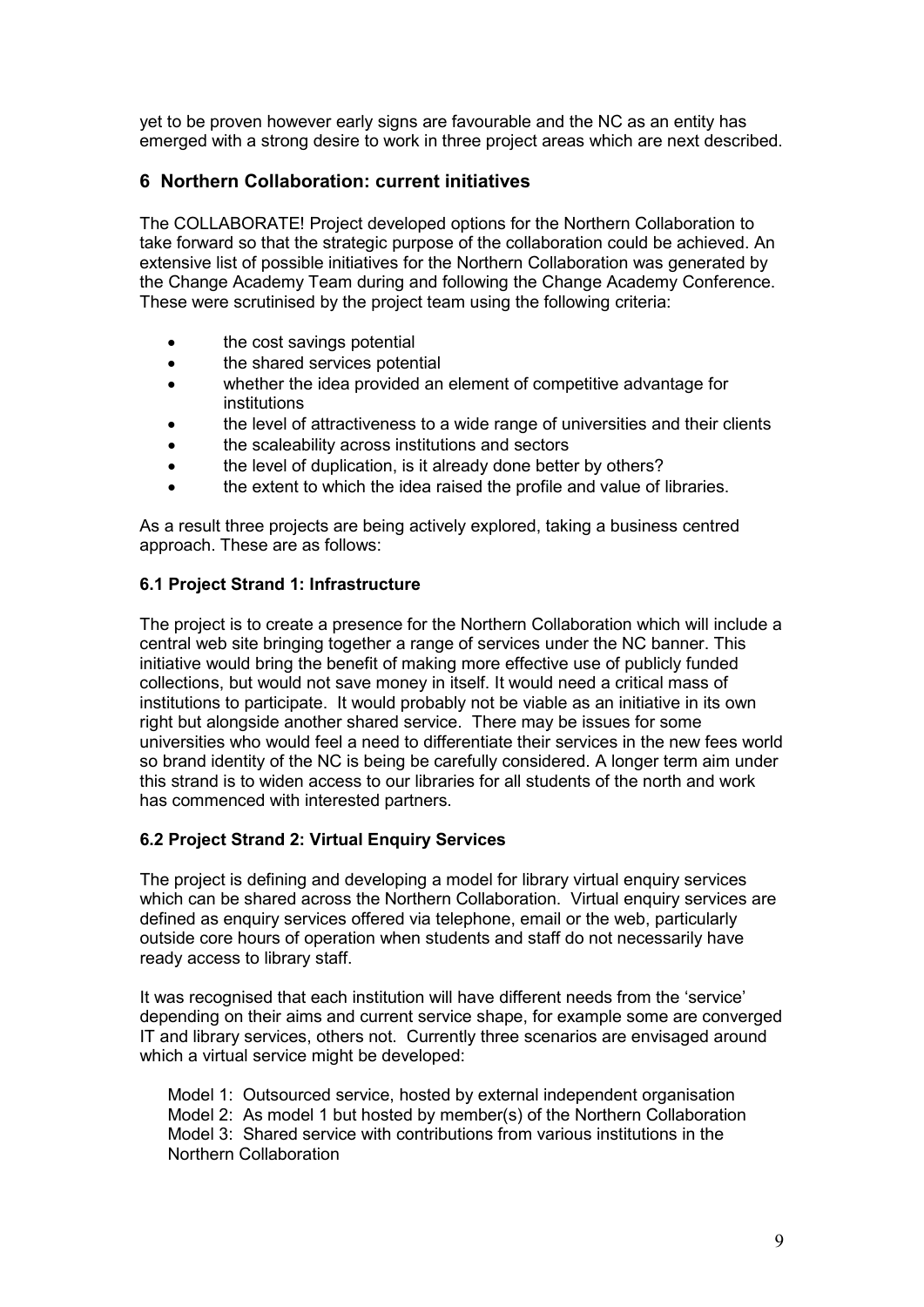Core work has begun with mapping current enquiry services across the partners, developing a service specification, designing of referral mechanisms, gathering statistics and benchmarking information on volume and enquiry types, including costings. There will be an emphasis on building a service using web 2.0 tools.

## **6.3 Project Strand 3: Technical services and procurement**

Various elements of technical services are being explored, including:

- Procurement including e-services as area of greatest potential cost savings for example patron driven approaches, but without duplicating at national level
- The sharing of technical processing of books / cataloguing / classification / physical processing
- Shared storage possibilities
- Repositories integration or strategic joining up
- Shared Electronic Resource Management (for example how partners might engage with the new SCONUL service (mentioned earlier)
- Scoping of "Flying" specialists, e.g. archivist, or catalogue/web interface expertise needed for short intense projects or to build capacity in institutions

One benefit of conducting the chosen work strands within a regional as opposed to a national setting is the opportunity for tailored approaches to be taken, that are able to draw on national initiatives and apply them at a more local level. Success measures, timescales and risks are also being plotted for each area which is possibly more realistic on a regional scale.

## **7 Implications for library leaders: leading collaboratively**

Leading the Change Academy on such a complex project on behalf of many prestigious higher education libraries was exciting and daunting at the same time (see also Chapter 6 on leadership). There was a positive outcome and there were few areas that weren't anticipated. However this was made possible because of the range of mission groups in the makeup of the project team which meant the diverse views could be taken into account.

The process provided different perspectives on leadership with the creation of a new 'professional community' that transcends structures in one's own institution or immediate sphere of control as advocated in Chapters 1, 6 and 8. Turn-taking and facilitation of discussions were key requirements of members to ensure joint working where accountabilities are not managerial; inspiring honesty and integrity between team members has been essential to build trust. Personal influence has developed through sharing insights and professional views with team members combined with active listening and being open to new ideas.

From the outset a set of 'rules of engagement for the CA team' were identified: there was agreement to:

- respect the confidentiality of team members and to encourage openness
- be honest (to self and to others)
- identify actions at end of each meeting, and to share tasks and workload
- provide summaries of progress at each meeting
- rotate chairing of project meetings so all team members are equal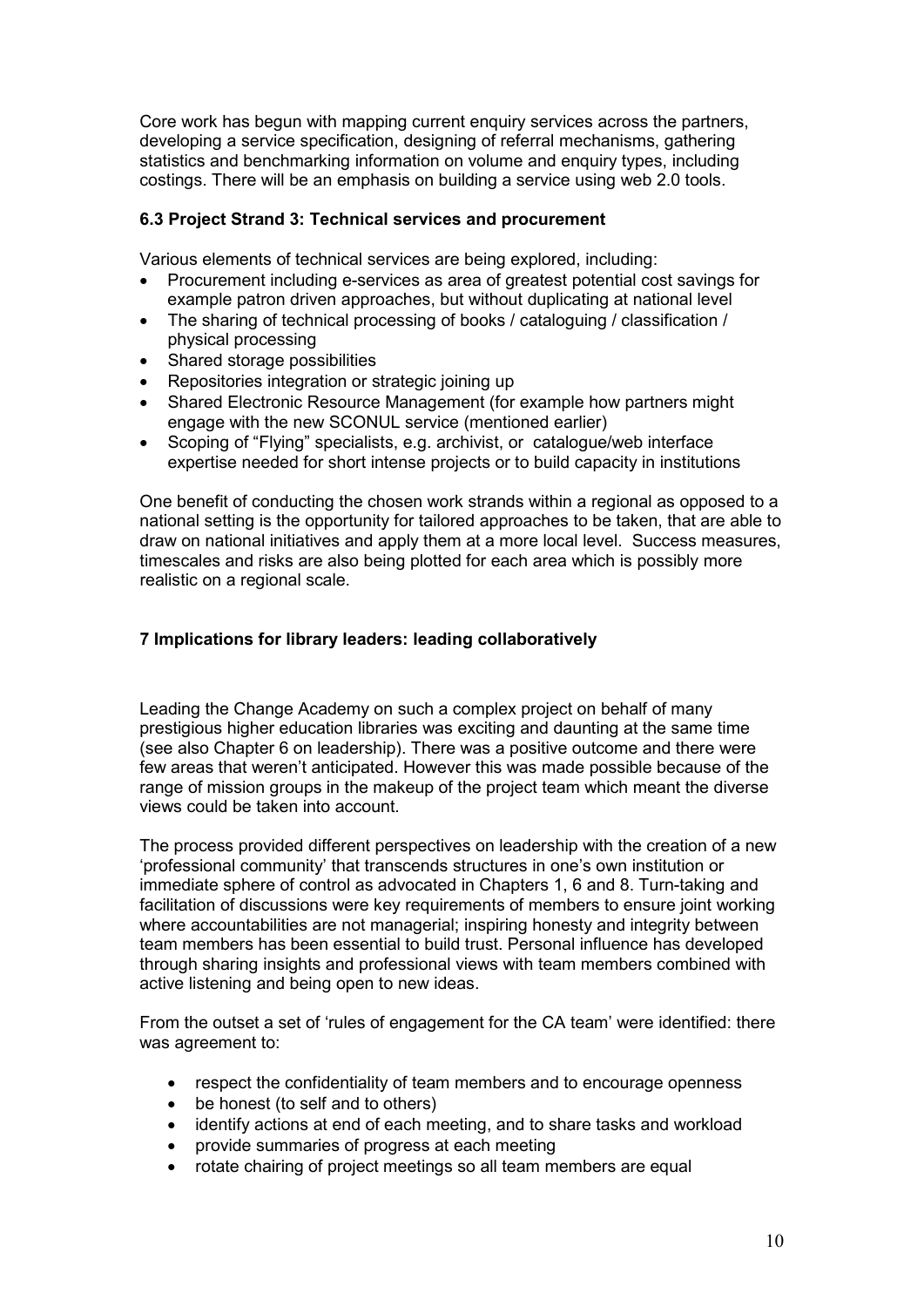- communicate outcomes and process to the Northern Collaboration, and home institutions via a communication protocol/strategy
- acknowledge that disagreements may occur but these will not jeopardise working relationships
- commit to the CA project until complete in 2011-12.

Working with such a diverse group of library directors meant there were varying institutional priorities to consider and the team had to continuously anticipate the impact of their ideas on the wider Northern Collaboration members. Involving stakeholders and managing communications effectively were all part of the work process and significant time was committed to these areas. Selling the idea at one's home institution had to be carefully thought through, and seemed harder once we left the conference. A key action area for members was to test tangibles with senior university colleagues including directors of finance, especially around the changes to the VAT rules for shared services models.

COLLABORATE! members were also aware of the need to get the involvement of staff from contributing institutions. This has been made possible with the setting up of the Northern Collaboration Steering Group and the work of the strands which are engaging a range of staff. The team was also very aware of not duplicating the effort of work being done elsewhere and this shaped the NC work plan. Not all NC members immediately warmed to the Change Academy approach: '*the Change Academy is a bit warm and fluffy and accountants would start in a different place'* and "*we need to move quickly to meet external drivers and identify quick wins'* and *'Shared Services hits all the political and practical drivers'* (comments from a Northern Collaboration meeting).

The team gave expertise freely outside the "normal" way of working, leading to some interesting comparisons and abstraction, for example conceiving the change using metaphors. Debate and discussion was robust and without prejudice; it felt liberating to think 'outside the box'. My role as team leader was to help create the conditions for free thought whilst working with the Change Academy experts. This was needed to provide checks and balances for the group, as the whole thing felt destabilising at times. On the basis that more options are generated by the use of the Change Academy techniques, and the uncertainty felt by the team in the early stages had developed into firm plans by the end, the model appears transferable to other change situations and to other problem solving contexts. The rich pictures that were created, the creative thinking that emerged and the collaborative tools that were tried out, brought out new meaning that then led to deeper questions, and more divergent thinking than would otherwise have been achieved. By the end of the Change Academy conference, having spent dedicated time together, the team was functioning as a mature unit.

# **8 Conclusions**

By collaborating and sharing across the north of England, Universities can enhance their services to students and staff for a sustainable cost. There is further potential for the Northern Collaboration to provide savings *and* create competitive advantage for the region, of particular importance in the current economic climate. Its success will assist academic libraries to meet the current political agenda and demands from parent institutions, maximising the potential for shared services now and in the future.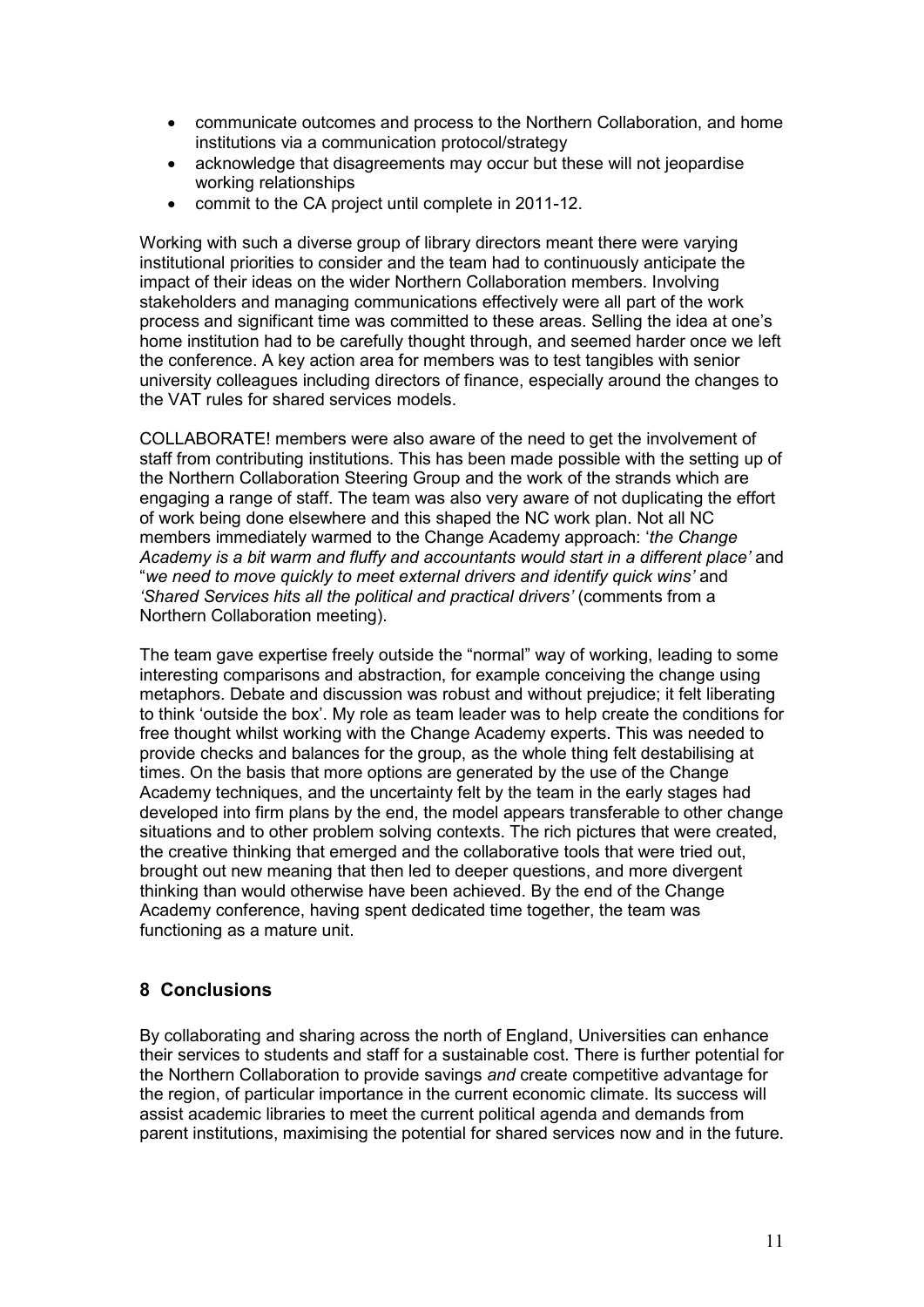Gaining the necessary support at University level and staff acceptance for shared approaches is not to be underestimated, and the team are actively working with relevant external agencies on the project work strands. All members of the COLLABORATE! project team have benefited from the active thinking techniques and problem-based emphasis and have forged even stronger connections during the process. The level of trust needed for collaborations and the importance of the quality of those relationships for partnership working is also a learning point and future work will be concentrating on both the business side of COLLABORATE! and the strategic gain of working with diverse sets of institutions.

So far the plans are embryonic, and to some extent aspirational. Also the financial environment for some institutions has eased which means they are currently less concerned with saving money. Taking part in the Change Academy has enabled ideas to be both nurtured and tested releasing the actions required to tackle a complex change across a number of very different institutions. Taking a collaborative approach is therefore seen as the best way to unlock that creativity as well as being the objective of the change itself. Herein lies the transformative potential of the Collaboration Paradox – using these variances actively to engender ambition and engage staff in the partner organisations to be part of the change, as seen through the professional lens of librarianship.

It is argued that during times of uncertainty more ways of thinking about change are needed to reveal viable options and models which inevitably mean self knowledge and management of more complex relationships inside and outside the organisation.

Collaboration is no longer a value-added activity it is core to our institutions, our libraries and our professional practice.

#### **References**

Blunden-Ellis, J. (1994) The Consortium of Academic Libraries in Manchester (CALIM): Strategic and Development Planning of a New Consortium. In Helal, Ahmed H., Weiss, Joachim W. (eds), *Resource Sharing: New Technologies as a Must for Universal Availability of Information.* International Essen Symposium, 16th, Essen, Germany, October 18-21, 1993. Festschrift in Honor of Hans-Peter Geh.

Bulpitt, G. (2012) Leading the Student Experience: *Super-convergence of organisation, structure and business processes*. Final Report. Leadership Foundation, Research Publications, Series 3, Publication 5. www.lfhe.ac.uk/publications/lfresearch/index.html.

Business, Innovation and Skills Committee (2011) Government reform of Higher Education, House of Commons, Twelfth Report, 1/11/11) [www.publications.parliament.uk/pa/cm201012/cmselect/cmbis/885/88505.htm.](http://www.publications.parliament.uk/pa/cm201012/cmselect/cmbis/885/88505.htm)

Curtis, G. (2011) *Academic Libraries of the Future*. Final Report. British Library, Joint Information Systems Committee (JISC), Research Information Network, (RIN) Research Libraries UK, (RLUK), Society of College, National and University Libraries (SCONUL) [www.sconul.ac.uk/topics\\_issues/LoF/LotFFinalreport.pdf.](http://www.sconul.ac.uk/topics_issues/LoF/LotFFinalreport.pdf)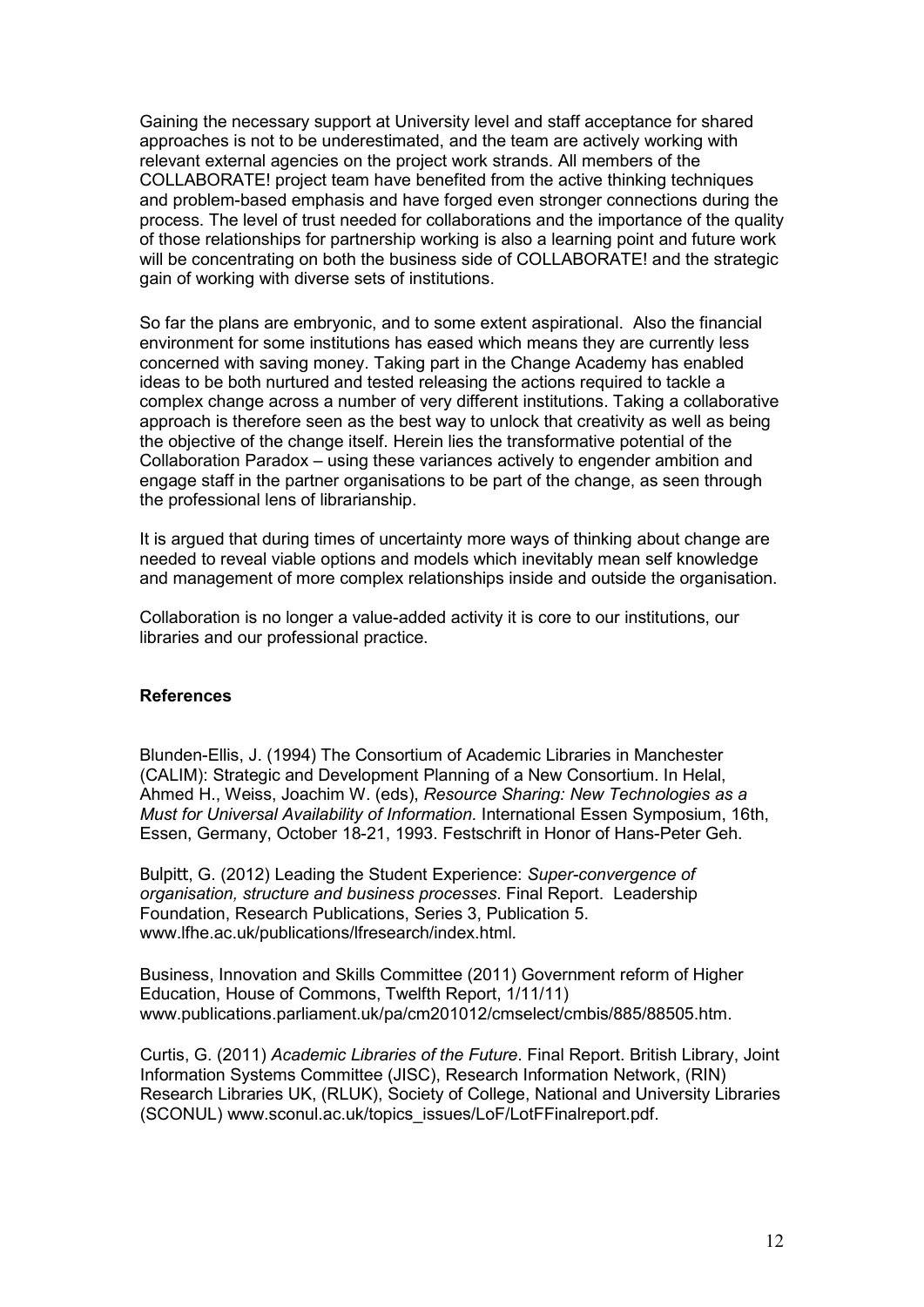Davies, R. (2011) One of You Can Cut the Cake; The Other Picks the First Slice; Routes to Consider How to Selfishly Improve Academic Library Delivery Through Shared Services. *New Review of Academic Librarianship*, **17**, 2, 259-265.

Department for Business, Innovation & Skills (2010). *Securing a sustainable future*  for higher education: an independent review of higher education funding and student *finance.* Report of the Review Panel, Chairman: Lord Browne of Madingley. www.bis.gov.uk/assets/biscore/corporate/docs/s/10-1208-securing-sustainablehigher-education-browne-report.pdf.

Department for Business, Innovation & Skills. (2011) *Students at the Heart of the System. White paper Presented to Parliament by the Secretary of State for Business, Innovation and Skills By Command of Her Majesty, June 2011, Cm 8122.* [www.bis.gov.uk/assets/biscore/higher-education/docs/h/11-944-higher-education](http://www.bis.gov.uk/assets/biscore/higher-education/docs/h/11-944-higher-education-students-at-heart-of-system)[students-at-heart-of-system.](http://www.bis.gov.uk/assets/biscore/higher-education/docs/h/11-944-higher-education-students-at-heart-of-system)

European Commission (2011) Communication from the Commission 'Horizon 2020 - The Framework Programme for Research and Innovation'; Commission Staff Working Paper, Executive Summary of the Impact Assessment. [http://ec.europa.eu/research/horizon2020/pdf/proposals/horizon\\_2020\\_impact\\_asses](http://ec.europa.eu/research/horizon2020/pdf/proposals/horizon_2020_impact_assessment_report_executive_summary.pdf#view=fit&pagemode=none) sment report executive summary.pdf#view=fit&pagemode=none.

HM Treasury, (2010) Spending Review 2010, Press Notices, accessed at [http://cdn.hm-treasury.gov.uk/sr2010\\_pressnotices.pdf](http://cdn.hm-treasury.gov.uk/sr2010_pressnotices.pdf) 07/5/12

Harper, R. and Corrall, S. (2011) Effects of the economic downturn on academic libraries in the UK: positions and reflections in mid 2009. *New Review of Academic Librarianship*, **17** 96–128.

Higher Education Funding Council for England (HEFCE) (n.d.) VAT Cost Sharing Exemption.

www.hefce.ac.uk/whatwedo/lgm/efficiency/shared/vat.

JISC and SCONUL (n.d.) Shared ERM Requirements Project. <http://sconulerm.jiscinvolve.org/wp/>

Jubb, M. (2010) Challenges for Libraries in Difficult Economic Times: Evidence from the UK. *LIBER Quarterly,* **20** (2), 132-151. http://liber.library.uu.nl/index.php/lq/article/view/7983

Kidd, T. (2010) The View from the U.K.: The Economic Crisis and Serials Acquisitions on an Offshore Island. *Serials Librarian*, **59** (3/4*)*, 384-393.

Monk, A. and Howard, S. (1998) The Rich Picture: a tool for reasoning about work context. *Interactions,* March/April, 21-30.

Pitilo, M. (2005) Learning to accomplish difficult change: The role of the Change Adcademy. *Academy Exchange,* Issue 1*,* 10-12.

Quality Assurance Agency for Higher Education (QAA). (2012) *UK Quality Code for Higher Education: a brief guide,*

www.qaa.ac.uk/Publications/InformationAndGuidance/Documents/quality-code-briefguide.pdf.